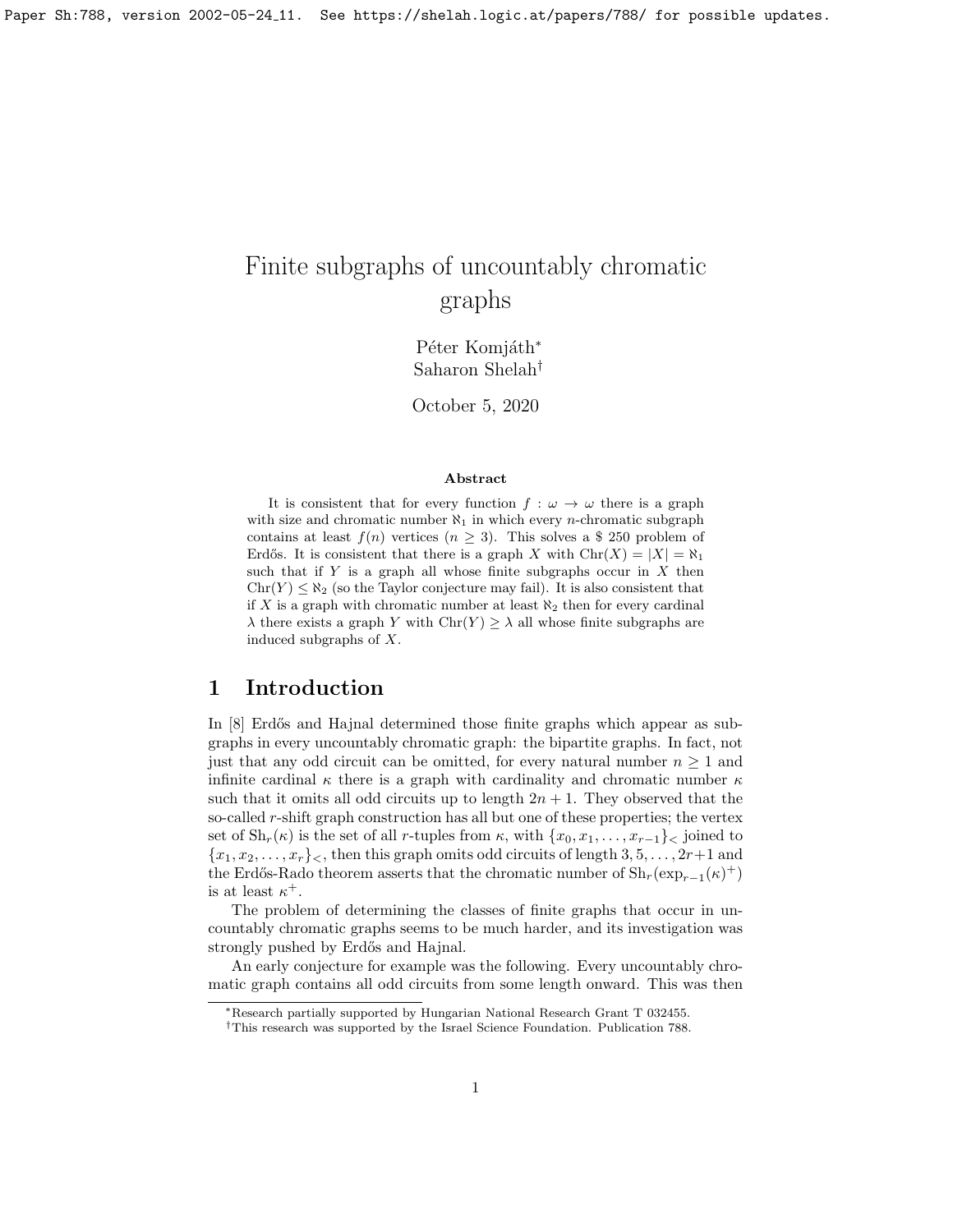proved by Erd˝os, Hajnal, and Shelah [\[11\]](#page-9-1), and independently, by Thomassen [\[17\]](#page-10-0).

In [\[19\]](#page-10-1) and later in [\[11\]](#page-9-1) the following problem was posed (the Taylor conjecture). If  $\kappa$ ,  $\lambda$  are uncountable cardinals and X is a  $\kappa$ -chromatic graph, is there a  $\lambda$ -chromatic graph Y such that every finite subgraph of Y appears as a subgraph of  $X$ . Notice that the above shift graphs give some evidence for this conjecture—the finite subgraphs of  $\mathrm{Sh}_r(\kappa)$  do not depend on the parameter  $\kappa$ . The authors of [\[11\]](#page-9-1) remarked that even the following much stronger conjecture seemed possible. If X is uncountably chromatic, then for some  $r$  it contains all finite subgraphs of  $\mathrm{Sh}_r(\omega)$ . This conjecture was then disproved in [\[13\]](#page-9-2).

One easy remark, the so called Hanf number argument gives that there is a cardinal  $\kappa$  with the property that if the chromatic number of some graph X is at least  $\kappa$  then there are arbitrarily large chromatic graphs with all finite subgraphs appearing in X. This argument, however, does not give any reasonable bound on κ.

Another conjecture of Erdős and Hajnal if the maximal chromatic number of  $n$ -element subgraphs of an uncountably chromatic graph as a function of  $n$  can converge to infinity arbitrarily slowly as  $n$  tends to infinity. It was mentioned in several problem papers, for example in  $[2]$ ,  $[5]$ ,  $[6]$ ,  $[10]$ ,  $[12]$ . See also  $[1]$ , [\[14\]](#page-10-2). The relevance of the above examples is that the chromatic number of the n-vertex subgraphs of (any)  $\text{Sh}_r(\kappa)$  grows roughly as the  $r-1$  times iterated logarithm of n. Perhaps it was this fact that led Erdős and Hajnal to the above problem.

Erdős also tirelessly popularized the Taylor conjecture, he mentioned it e.g., in  $[3]$ ,  $[4]$ ,  $[7]$ ,  $[9]$ ,  $[10]$ ,  $[11]$ . It is also mentioned in  $[1]$ , the book collecting Erdős' conjectures on graphs. In [\[15\]](#page-10-3) we gave some results when the additional hypotheses  $|X| = \kappa$ ,  $|Y| = \lambda$  was imposed. We described countably many different classes  $\mathcal{K}_{n,e}$  of finite graphs and proved that if  $\lambda^{\aleph_0} = \lambda$  then every  $\lambda^+$ chromatic graph of cardinal  $\lambda^+$  contains, for some n, e, all elements of  $\mathcal{K}_{n,e}$  as subgraphs. On the other hand, it is consistent for every regular infinite cardinal  $\kappa$  that there is a  $\kappa^+$ -chromatic graph on  $\kappa^+$  that contains finite subgraphs only from  $\mathcal{K}_{n,e}$ . We got, therefore, some models of set theory, where the finite subraphs of graphs with  $|X| = \text{Chr}(X) = \kappa^+$  for regular uncountable cardinals  $\kappa$  were completely described.

Notice that the class of regular cardinals on which the above result operated excludes  $\omega_1$ , and in this paper we show the reason, by resolving the above Erdős-Hajnal conjecture: it is consistent that for every monotonically increasing function  $f : \omega \to \omega$  there is a graph with size and chromatic number  $\aleph_1$  in which every *n*-chromatic subgraph has at least  $f(n)$  elements  $(n \geq 3)$ . The possibility of transforming the proof into a ZFC argument will be checked in the forthcoming [\[16\]](#page-10-4), Chapter 9. An application of the method presented here gives the consistent existence of a graph X with  $\text{Chr}(X) = |X| = \aleph_1$  such that if Y is a graph (of any size) all whose subgraphs are subgraphs of  $X$  then  $\text{Chr}(Y) \leq \aleph_2$ . This gives a consistent negative answer to the Taylor conjecture. As for the positive direction we prove that it is consistent that if  $X$  is a graph with chromatic number at least  $\aleph_2$  then there are arbitrarily large chromatic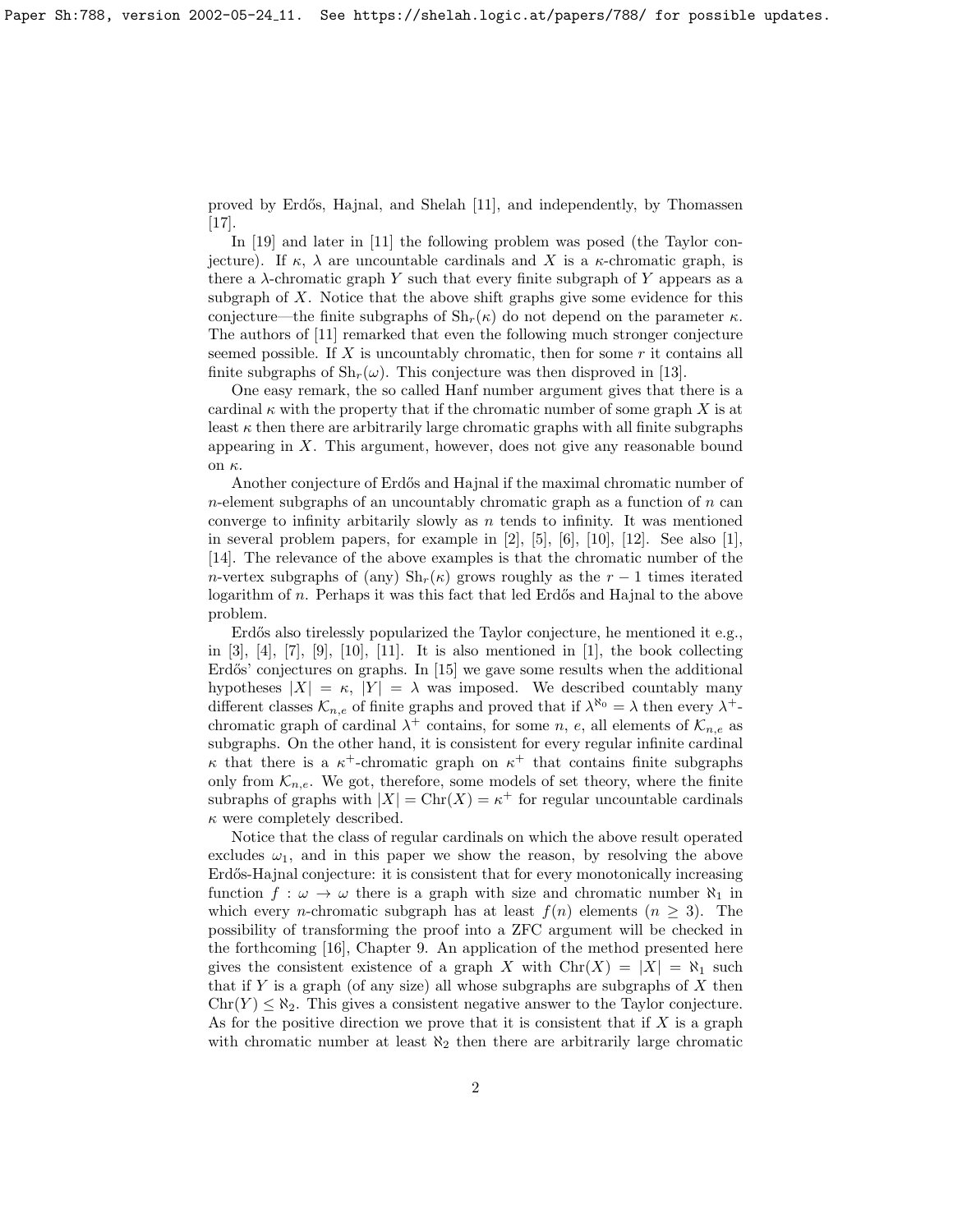graphs all whose finite subgraphs being induced subgraphs of X.

Theorems 1 and 2 were proved by S. Shelah and then P. Komjáth proved Theorems 3 and 4.

Notation. We use the standard axiomatic set theory notation. If A is a set of ordinals,  $\beta$  is an ordinal, then  $\beta < A$ , means that  $\beta < \alpha$  holds for every  $\alpha \in A$ . Similarly for  $\beta \leq A$ ,  $A < \beta$ , etc. If f is a function, A a set, then we let  $f[A] = \{f(x) : x \in A\}.$  If S is a set,  $\kappa$  is a cardinal,  $[S]^{\kappa} = \{X \subseteq S : |X| = \kappa\},\$  $[S]^{<\kappa} = \{X \subseteq S : |X| < \kappa\}.$  A graph is an ordered pair  $(V, X)$  where V is some set (the set of *vertices*) and  $X \subseteq [V]^2$  (the set of edges). In some cases we identify the graph and X. The *chromatic number* of a graph  $(V, X)$  is the least cardinal  $\mu$  such that there exists a function  $f: V \to \mu$  with  $f(x) \neq f(y)$  for  $\{x, y\} \in X$  (a good coloring). A path of length n is a sequence  $\{v_0, \ldots, v_n\}$  of distinct vertices such that  $\{v_i, v_{i+1}\} \in X$  holds for  $i < n$ . A cycle of length n is a sequence  $\{v_1, \ldots, v_n\}$  of vertices such that for  $1 \leq i < n$  we have  $\{v_i, v_{i+1}\} \in X$ and  $\{v_n, v_1\} \in X$  also holds. If the vertices are distinct then we call it a *circuit*.

# 2 A large chromatic graph with small chromatic finite subgraphs

Let  $f : \omega \to \omega$  be a strictly increasing function. Fix a sequence  ${C_{\alpha} : \alpha <$  $\omega_1$ , limit} such that  $C_\alpha$  is an  $\omega$ -sequence converging to  $\alpha$ , and the whole sequence is a club guessing sequence, that is, if  $C \subseteq \omega_1$  is a closed unbounded set, then  $C_{\alpha} \subseteq C$  holds for some  $\alpha$ . Notice that the existence of a guessing sequence is an easy consequence of the diamond principle.

We are going to define the notion of forcing  $(Q^f, \leq)$ . Every condition  $p \in Q^f$ will be of the form  $p = (s, u, g, m, h_i, c)$  where  $s \in [\omega_1]^{<\omega}$ ,  $u \subseteq s$ , consisting of limit ordinals, g is a graph on u, for every  $\alpha \in u$  we have an  $m(\alpha) < \omega$ , and then the ordinals  $h_0(\alpha) < \cdots < h_{m(\alpha)-1}(\alpha) < \alpha$  which are  $C_{\alpha}$ -separated, that is,  $\min(C_\alpha)$  <  $h_0(\alpha)$  and between  $h_i(\alpha)$  and  $h_{i+1}(\alpha)$  there is an element of  $C_\alpha$  $(h_i(\alpha)$  is undefined if  $i \geq m(\alpha)$  or  $\alpha \notin u$ ).  $c : g \to \omega$  satisfies that if  $\{x, \alpha\} \in g$ ,  $\{y, \alpha\} \in g$  and  $x, y < \alpha$  then  $c(x, \alpha) \neq c(y, \alpha)$ .

Given  $p \in Q^f$  we define

$$
Y_r^p = \{e \in g : c(e) \ge r\}
$$

for any natural number  $r$ .

We add the following stipulations.

- (1.) If  $\alpha \in u$  is incident to some  $e \in g$  with  $c(e) \geq r$  then  $m(\alpha) \geq r$ .
- (2.) If x, y are connected in  $Y_r^p$  in i steps then  $h_{j-i}(x) < h_j(y) < h_{j+i}(x)$ holds for  $i \leq j \leq f(r) - i$ .
- (3.)  $Y_r^p$  does not contain odd circuits of length  $\leq f(r)$ .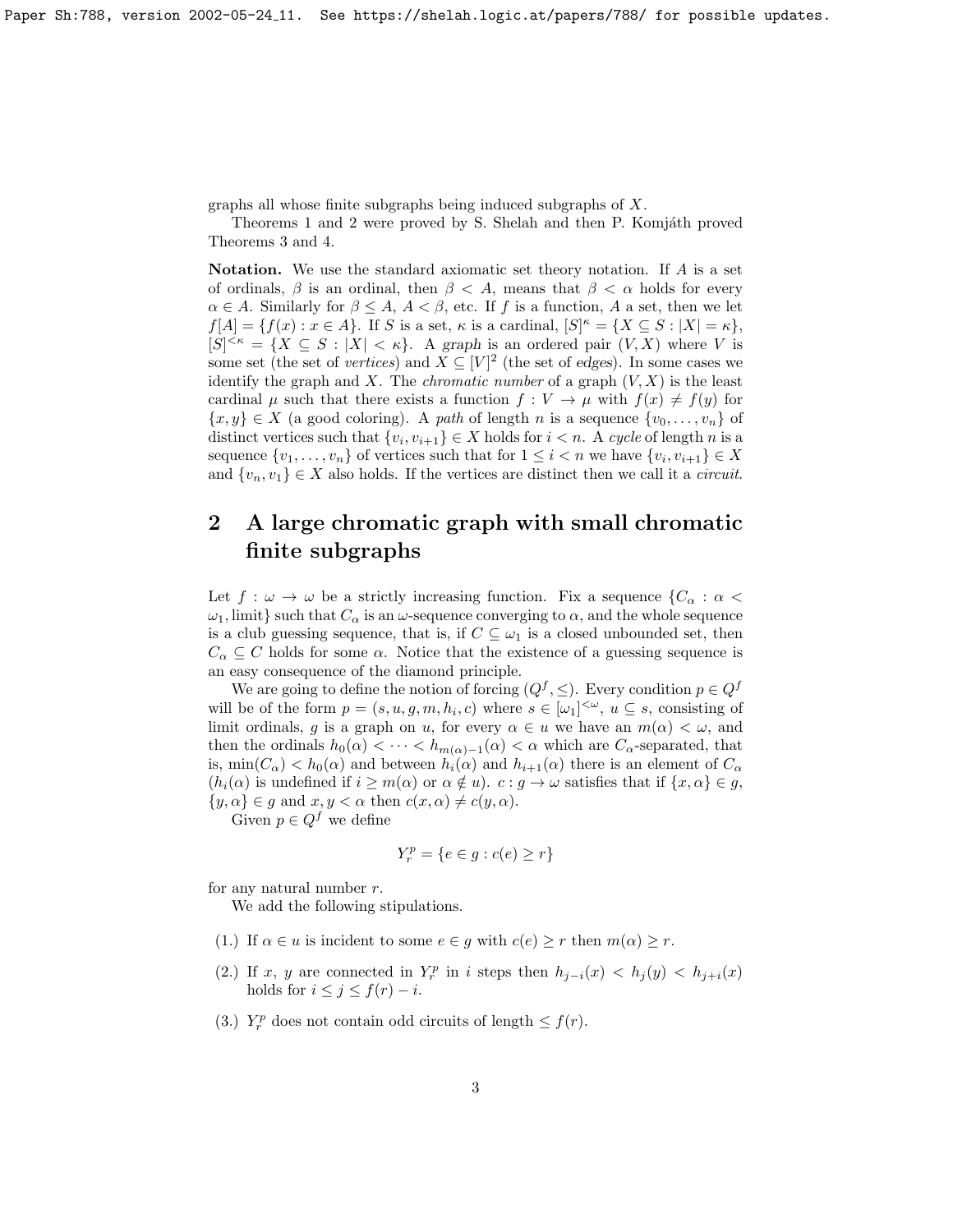We notice that although a condition  $p = (s, u, g, m, h_i, c)$  is infinite (perhaps  $p = (s, u, g, m, (h_i)_{i \leq \omega}, c)$  or  $p = (s, u, g, m, h_i, c)_{i \leq \omega}$  would be better notation) as all but finitely many of the partial functions  $\{h_i : i < \omega\}$  are the empty function, every condition is really a finite object.

The partial order on  $Q^f$  is defined the natural way.  $p' = (s', u', g', m', h'_i, c')$ extends  $p = (s, u, g, m, h_i, c)$  iff the following hold.  $s' \supseteq s$ ,  $u = u' \cap s$ ,  $g = g' \cap [s]^2$ .  $m'(\alpha) \geq m(\alpha)$  holds for  $\alpha \in u$ , and  $h'_i(\alpha) = h_i(\alpha)$  for  $i < m(\alpha)$ . Finally,  $c'(x, \alpha) = c(x, \alpha)$  holds for  $\{x, \alpha\} \in g$ .

We call two conditions  $p = (s, u, g, m, h_i, c)$  and  $p' = (s', u', g', m', h'_i, c')$ isomorphic iff  $|s| = |s'|$  and the unique order preserving mapping  $\pi : s \to s'$ satisfies  $u' = \pi[u], g' = \pi[g], m(\alpha) = m'(\pi(\alpha))$  for  $\alpha \in u, h'_{i}(\pi(\alpha)) = h_{i}(\alpha)$ and  $c'(\pi(x), \pi(\alpha)) = c(x, \alpha)$  hold whenever the right hand sides are defined. Notice that, as our conditions are finite structures, we have only countably many isomorphism types.

From a generic  $G \subseteq Q^f$  we define the following graphs on  $\omega_1$ :

$$
X = \bigcup \{g : (s, u, g, m, h_i, c) \in G\},\
$$
  

$$
X_n = \{\{x, y\} : \{x, y\} \in g, c(x, y) = n, (s, u, g, m, h_i, c) \in G\},\
$$
  

$$
Y_r = X_r \cup X_{r+1} \cdots
$$

and notice that  $Y_r = \bigcup \{ Y_r^p : p \in G \}.$ 

**Lemma 1.** For  $\alpha < \omega_1$  the set  $\{(s, u, g, m, h_i, c) \in Q^f : \alpha \in s\}$  is dense.

Proof. Straightforward.

**Lemma 2.** If  $\alpha < \omega_1$  is limit,  $(s, u, g, m, h_i, c) \in Q^f$ ,  $\alpha \notin s$ , then there is an  $extension(s', u', g', m', h'_i, c') \leq (s, u, g, m, h_i, c) \text{ with } \alpha \in u'.$ 

Proof. Straightforward.

**Lemma 3.** If  $(s, u, g, m, h_i, c) \in Q^f$ ,  $\alpha \in u$ ,  $n < \omega$  then there is an extension  $(s', u', g', m', h'_i, c') \leq (s, u, g, m, h_i, c) \text{ with } m(\alpha) \geq n.$ 

**Proof.** It suffices to show that  $m(\alpha)$  can be incremented by one. Given  $h_{m(\alpha)-1}(\alpha) < \alpha$  if we choose  $h'_{m(\alpha)}(\alpha) < \alpha$  large enough the condition on  $C_{\alpha}$  will surely be satisfied.  $\Box$ 

**Lemma 4.**  $(Q^f, \leq)$  is ccc.

**Proof.** Modulo standard arguments we have to show that  $p = (s, u, g, m, h_i, c)$ and  $p' = (s', u', g', m', h'_i, c')$  are compatible, assuming that they are isomorphic, and  $s \cap s'$  is an initial segment of both s and s'. Let  $\pi : s \to s'$  be the order preserving structure isomorphism. We let  $p'' = (s'', u'', g'', m'', h''_i, c'')$  where we take unions in all coordinates.

In order to show that  $p''$  is a condition we have to check properties  $(1,-3.)$ . (1.) is obvious.

 $\Box$ 

 $\Box$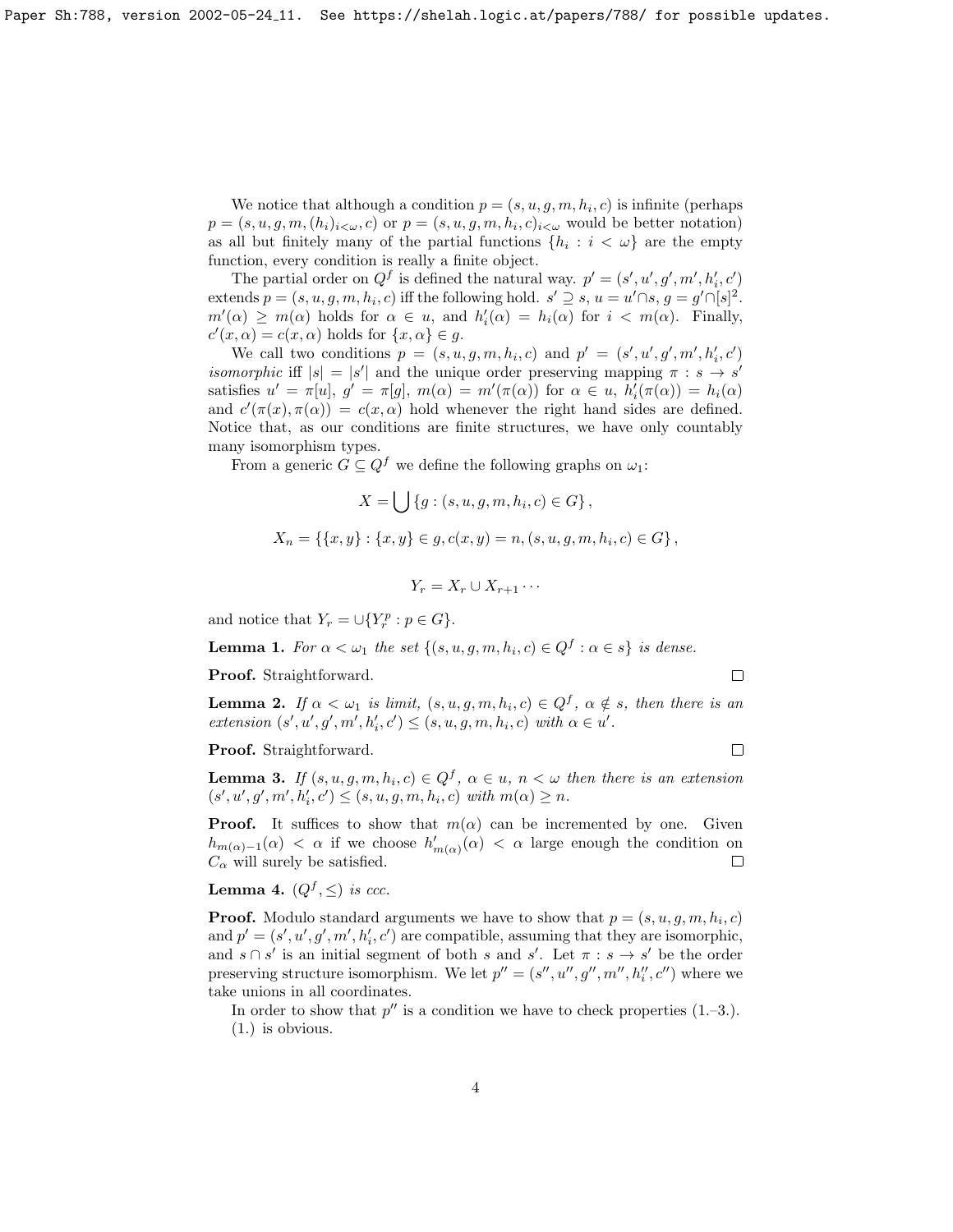For (3.) assume that C is an odd circuit of length  $\leq f(r)$  in  $Y_r^{p''}$ . If we replace every  $e \in C$  that contains at least one vertex from  $s - s'$  with  $\pi(e)$  then we get an odd cycle  $C'$  in  $Y_r^{p'}$ .  $C'$  splits into circuits, at least one of them odd, so we get a contradiction.

For (2.) notice that it holds if x, y are joined via a path going entirely in  $Y_r^p$ or  $Y_r^{p'}$ . It suffices, therefore, to show that if some path P between x and y of length i is split by an inner point z into the paths  $P_0$  and  $P_1$  between x and z, and z and y, respectively, and of the respective lengths  $i_0$  and  $i_1$  (so  $i_0 + i_1 = i$ ) and the statement holds for  $P_0$  and  $P_1$  then it holds for  $P$ , as well. Indeed, for  $i \leq j \leq f(r) - i$  we have

$$
h_{j-(i_0+i_1)}(x) < h_{j-i_1}(z) < h_j(y) < h_{j+i_1}(z) < h_{j+(i_0+i_1)}(x).
$$

 $\Box$ 

**Lemma 5.**  $\text{Chr}(X) = \omega_1$ .

**Proof.** Assume that some  $\bar{p}$  forces that F is a good coloring of X with the elements of  $\omega$ . Select an increasing, continuous sequence of countable elementary submodels  $\bar{p}, \underline{F}, Q^f$ ,  $\|\underline{\hspace{0.2cm}} - \in N_0 \prec N_1 \prec \cdots N_\alpha \prec H(\lambda)$  with some large enough regular cardinal  $\lambda$ , for  $\alpha < \omega_1$ , such that  $\gamma_\alpha = N_\alpha \cap \omega_1$  is an ordinal. The set  $C = {\gamma_{\alpha} : \alpha < \omega_1}$  will be a closed, unbounded set, so by the guessing property there is some  $\delta = \gamma_\alpha$  such that  $C_\delta \subseteq C$ . Notice that all points of  $\overline{p}$  are smaller than  $\delta$ .

Extend  $\bar{p}$  to a p' using Lemma 2., adding  $\delta$  to the u-part, then let  $p^*$  be a condition extending p' such that  $p^* \|\_\_\underline{F}(\delta) = i$  holds for some  $i < \omega$ .

Let *n* be some natural number that  $n \notin \{c^*(x, \delta) : \{x, \delta\} \in g^*, x < \delta\}$  where  $p^* = (s^*, u^*, g^*, m^*, h_i^*, c^*)$ . Extend  $p^*$  using Lemma 3., to some condition p with  $p = (s, u, g, m, h_i, c)$  such that  $m = m(\delta) \ge f(n)$  holds.

In  $p$  we have the values

$$
h_0(\delta) < h_1(\delta) < \cdots < h_{m-1}(\delta) < \delta
$$

and by our requirements on conditions there are elements  $\delta_0, \ldots, \delta_{m-1}$  of  $C_{\delta}$ such that

$$
\delta_0 < h_0(\delta) < \delta_1 < h_1(\delta) < \cdots < \delta_{m-1} < h_{m-1}(\delta) < \delta
$$

holds.

The values  $\delta_0, \ldots, \delta_{m-1}, \delta$  break s into disjoint parts:  $s = s_0 \cup \cdots \cup s_m \cup s_{m+1}$ with

$$
s_0 < \delta_0 \le s_1 < \delta_1 \le s_2 < \cdots < \delta_{m-1} \le s_m < \delta \le s_{m+1}
$$

(some of them may be empty).

**Sublemma.** There is a condition p' on some  $s' = s_0 \cup s_1' \cup \cdots \cup s_m' \cup s_{m+1}'$ isomorphic to p with  $|s'_i| = |s_i|$ ,  $\delta' = \min(s'_{m+1})$ ,  $p' \longmapsto E(\delta') = i$  and

$$
s_0 < s_1' < \delta_0 \le s_1 < s_2' < \delta_1 \le s_2 < \cdots < s_m' < \delta_{m-1} \le s_m < s_{m+1}' < \delta \le s_{m+1}
$$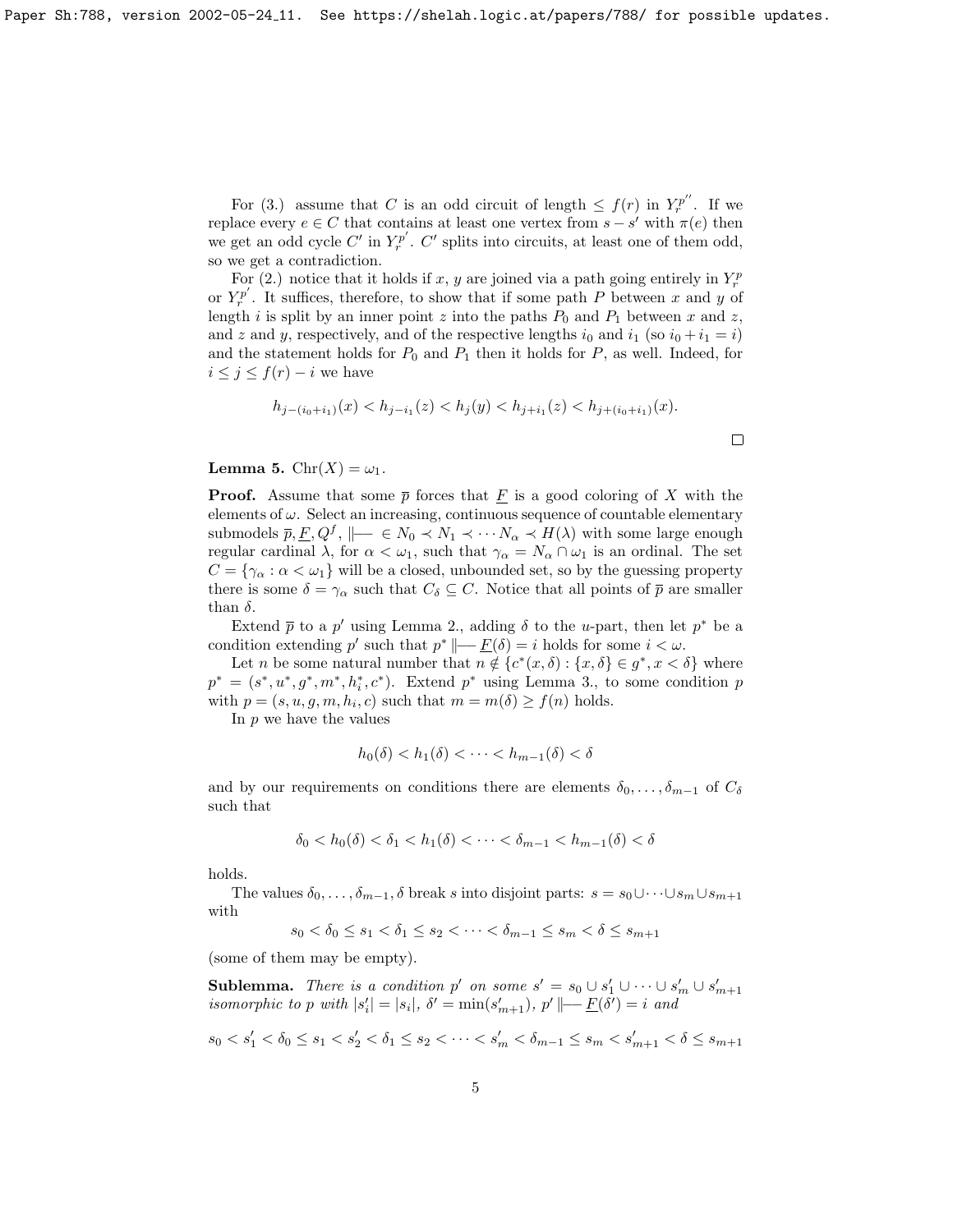#### holds.

**Proof.** Let  $\theta$  be the isomorphism type of p. For the ordered finite sets  $\overline{x}_0, \overline{x}_1, \ldots, \overline{x}_{m+1}$  let  $\psi(\overline{x}_0, \overline{x}_1, \ldots, \overline{x}_{m+1})$  denote the statement that  $\overline{x}_0 < \overline{x}_1 <$  $\cdots < \bar{x}_{m+1}, |\bar{x}_i| = |s_i|$  and for the (unique) condition p on  $\bar{x}_0 \cup \bar{x}_1 \cup \cdots \cup \bar{x}_{m+1}$ of type  $\theta p \mid -E(\delta) = i$  where  $\delta = \min(\overline{x}_{m+1})$ .

Set

$$
\varphi_{m+1}(\overline{x}_0,\overline{x}_1,\ldots,\overline{x}_{m+1})=\psi(\overline{x}_0,\overline{x}_1,\ldots,\overline{x}_{m+1})
$$

and for  $0 \leq i \leq m$ 

$$
\varphi_i(\overline{x}_0, \overline{x}_1, \dots, \overline{x}_i) = \exists^* \overline{x}_{i+1} \varphi_{i+1}(\overline{x}_0, \overline{x}_1, \dots, \overline{x}_{i+1})
$$

where the quantifier ∃ <sup>∗</sup> denotes "there exist unboundedly many" which is expressible in the first order language of  $(\omega_1, <)$ .

**Claim.** For  $0 \leq i \leq m+1$  the sentence  $\varphi_i(s_0, s_1, \ldots, s_i)$  holds.

**Proof.** We prove the statement by reverse induction on  $0 \leq i \leq m+1$ . We certainly have  $\varphi_{m+1}(s_0, s_1, \ldots, s_{m+1})$ . If for some  $0 \leq i \leq m$  we had that  $\varphi_{i+1}(s_0, s_1, \ldots, s_{i+1})$  holds yet

$$
\varphi_i(s_0, s_1, \ldots, s_i) = \exists^* \overline{x}_{i+1} \varphi_{i+1}(s_0, s_1, \ldots, s_i, \overline{x}_{i+1})
$$

fails, then there was a bound, computable from  $s_0, s_1, \ldots, s_i$  for the minima of those sets  $\overline{x}_{i+1}$  for which  $\varphi_{i+1}(s_0, s_1, \ldots, s_i, \overline{x}_{i+1})$  holds. Then this bound was smaller than  $\delta_i$  ( $\delta$  for  $i = m$ ) as there is an elementary submodel containing the ordinals  $\langle \delta_i \rangle$  (or  $\langle \delta \rangle$ ) but this contradicts the fact that  $\varphi_{i+1}(s_0, s_1, \ldots, s_{i+1})$ holds and  $\delta_i \leq s_i$ . П

Using the Claim we can inductively select the sets  $s'_1, \ldots, s'_{m+1}$  such that for every  $1 \leq i \leq m+1$  we have  $\varphi_i(s_0, s'_1, \ldots, s'_i)$  and  $s_i < s'_{i+1} \leq \delta_i$ , as required.  $\Box$ 

Using the Sublemma we create the following one-edge amalgamation  $p''$  of p and p'.  $p'' = (s'', u'', g'', m'', h''_i, c'')$  where  $s'' = s \cup s', u'' = u \cup u', g'' = s$  $g \cup g' \cup \{\{\delta, \delta'\}\}, m'' = m \cup m', h''_i = h_i \cup h'_i, c'' = c \cup c'.$ 

We have to show that  $p''$  is indeed a condition, that is, we have to check if the properties (1.-3.) hold.

(1.) is obvious.

For (2.) we argue as in the proof of Lemma 4; every path in question is the union of paths for which this condition holds, plus possibly the path  $\{\delta, \delta'\}$  but (2.) also holds for this.

Assume finally, that C is a circuit of length  $2t + 1 \le f(r)$  in  $Y_r^{p''}$ . Unless C contains  $\{\delta, \delta'\}$ , we can argue as in Lemma 4. So we are left with the case that C contains  $\{\delta, \delta'\}$  and  $r \leq n$ . That is,  $\delta \in s$  and  $\delta' \in s'$  are joined in  $Y_r^p \cup Y_r^{p'}$ in 2t steps, and this is only possible if the connecting path has vertices in  $s \cap s'$ . So we get that  $\delta$  can be connected in  $Y_r^p$  with some point in  $s \cap s'$  in  $\leq t$  steps. But this is impossible: if  $x \in s \cap s'$  is such a point then  $h_0(\delta) < h_t(x) < h_{2t}(\delta)$ by condition (2.) and also  $x < h_0(\delta)$ , a contradiction.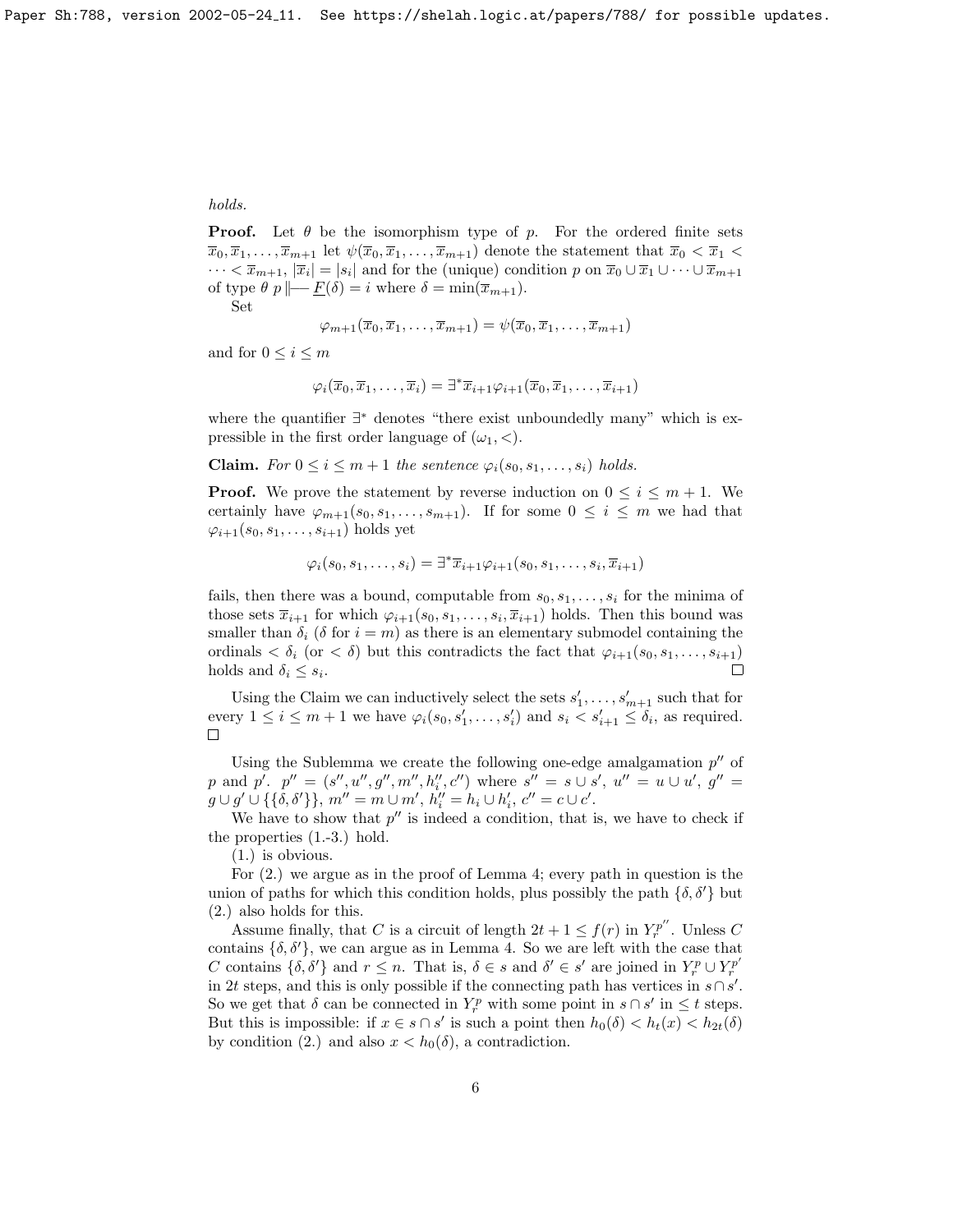As p'' forces that  $F(\delta) = F(\delta') = i$  yet they are joined in X, we are finished.  $\Box$ 

**Theorem 1.** The forcing  $Q^f$  adds an uncountably chromatic graph X on  $\omega_1$ such that every subgraph on at most  $f(r)$  vertices is at most  $2^{r+1}$ -chromatic.

**Proof.** As every  $X_n$  is a circuitfree graph, it can be colored with two colors. Consider now a subgraph of X induced by a set S of at most  $f(r)$  vertices. On S all the graphs  $X_0, \ldots, X_{r-1}$  are bipartite, and so is  $Y_r = X_r \cup \cdots$  (as it has no odd circuits of length  $\leq f(r)$ ). So their union, X restricted to S, can be colored by at most  $2^{r+1}$  colors.  $\Box$ 

**Theorem 2.** It is consistent with CH that for every function  $f : \omega \to \omega$  there is an uncountably chromatic graph X on  $\omega_1$  such that every sugraph of X on  $f(r)$  vertices is at most r-chromatic  $(r \geq 2)$ .

**Proof.** Assume that  $\diamondsuit$  holds in the ground model. Then we have CH and there is a club guessing sequence  $\{C_{\alpha} : \alpha < \omega_1, \text{limit}\}\$ as required for Theorem 1. We force with a finite support iteration  $P = \{P_{\alpha}, Q_{\alpha} : \alpha < \omega_1\}$ . In step  $\alpha < \omega_1$ we add  $Q_{\alpha} = Q^{f_{\alpha}}$  for some increasing function  $f_{\alpha}: \omega \to \omega$ . As this will be a ccc forcing that preserves CH it is possible by bookkeeping to make sure that every suitable  $f : \omega \to \omega$  occurs as some  $f_{\alpha}$ . Also, as  $P_{\alpha}$ , the iteration up to  $\alpha$ is ccc, every closed, unbounded set C in  $V^{P_{\alpha}}$  contains a ground model closed, unbounded set D, and as there is some element  $C_{\alpha}$  of the club guessing system that  $C_{\alpha} \subseteq D$  we have  $C_{\alpha} \subseteq C$ , that is the club guessing system retains its property in  $V^{P_\alpha}$ .

Call a condition  $p \in P$  determined if for every  $\alpha < \omega_1$  the condition  $p | \alpha$ completely determines  $p(\alpha)$ , that is, for every  $\alpha$  coordinate  $p(\alpha)$  is not just a name for a finite structure but it is actually a finite structure.

#### Lemma 6. The determined conditions form a dense set in P.

**Proof.** We prove by induction on  $\alpha < \omega_1$  that the determined conditions form a dense subset of  $P_{\alpha}$ . This is obvious if  $\alpha$  is limit, as we are considering finite supports. Assume that we have the statement for some  $\alpha < \omega_1$  and we try to handle the case of  $\alpha + 1$ . Let  $(p, q) \in P_{\alpha+1} = P_{\alpha} * Q_{\alpha}$  be arbitrary. Extend  $p$  to some  $p'$  that completely determines  $q$ , that is, there is a finite structure  $h$ that  $p' \parallel -q = h$ . Then extend  $p'$  to a determined  $p^* \in P_\alpha$ . Now  $(p^*, h)$  is a determined extension of  $(p, q)$ .  $\Box$ 

**Lemma 7.** For every  $\alpha < \omega_1$ , Chr $(X_{\alpha}) = \omega_1$  holds in  $V^P$ .

**Proof.** By moving to  $V^{P_\alpha}$  we can assume that  $\alpha = 0$ . We imitate the proof of Lemma 5. By Lemma 6 we can work with determined conditions. We consider every such condition as a finite structure on some finite subset s of  $\omega_1$ , here s contains all points of all graphs  $p(\beta)$  where  $\beta$  is an arbitrary element of the support of  $p$ , and we also add the elements of the support to  $s$ . Assume that some  $\overline{p} \in P$  forces that F is a good coloring of  $X_0$  with the elements of  $\omega$ . With an argument like in Lemma 5 we get some natural number n, ordinals  $\delta' < \delta <$  $\omega_1$ , and also  $\alpha_1, \ldots, \alpha_m, \beta_1, \ldots, \beta_t, \beta'_1, \ldots, \beta'_t$  and two isomorphic determined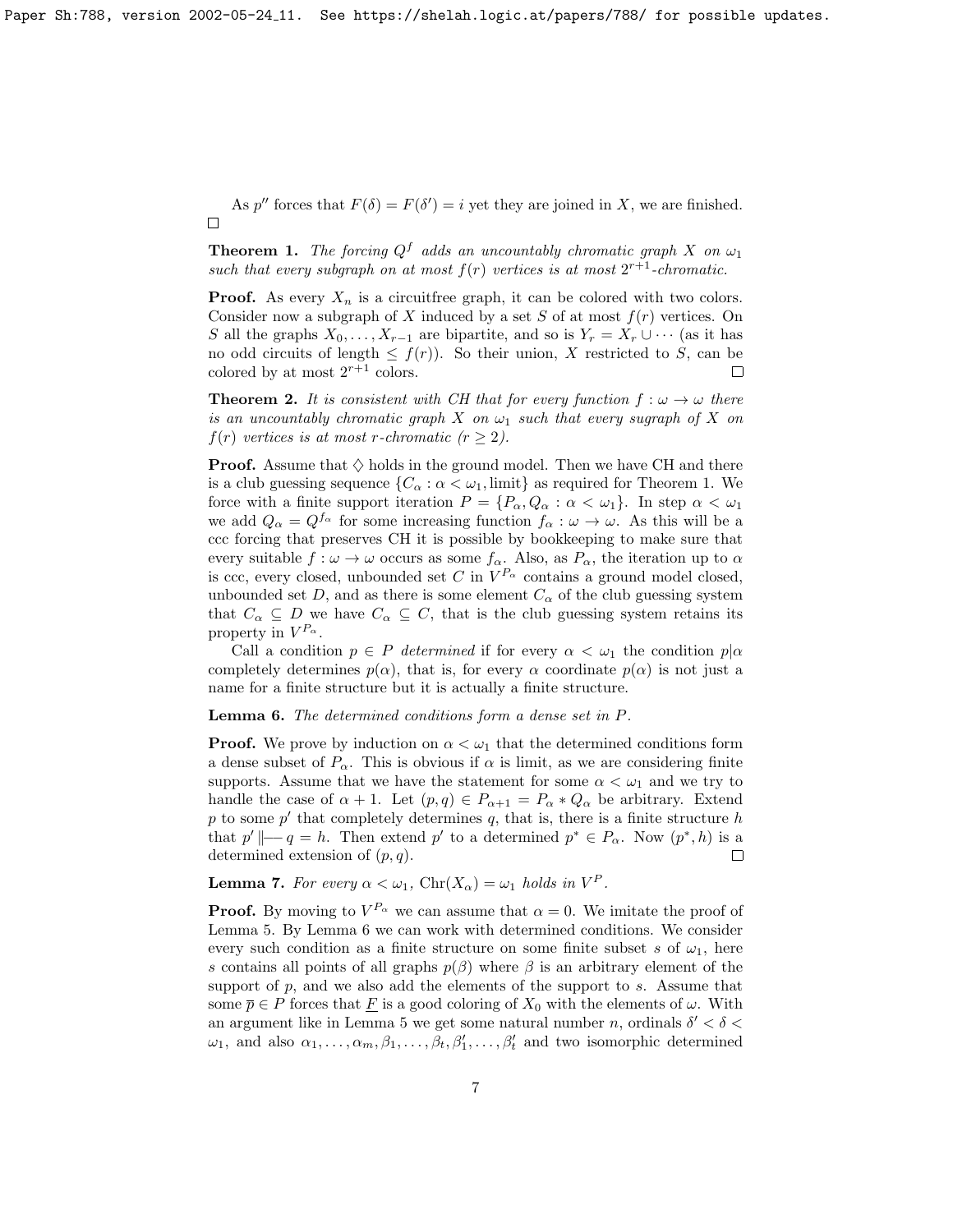conditions p and p' with the respective supports  $\{0, \alpha_1, \ldots, \alpha_m, \beta_1, \ldots, \beta_t\}$  and  $\{0, \alpha_1, \ldots, \alpha_m, \beta'_1, \ldots, \beta'_t\}$  that  $p \mid \mid -\underline{F}(\delta) = n$ ,  $p' \mid \mid -\underline{F}(\delta') = n$  hold,  $p(0)$ and  $p'(0)$  are isomorphic conditions that behave like p and p' in Lemma 5, for every  $\alpha_i$  the structures  $p(\alpha_i)$  and  $p'(\alpha_i)$  are isomorphic with the common part preceding the tails, that is, it is possible to make a non-edge amalgamation. We can, therefore, take the union of p and  $p'$ , and add the edge  $\{\delta, \delta'\}$  with color n in coordinate 0.  $\Box$ 

The above Lemma concludes the proof of the Theorem.

$$
\Box
$$

## 3 The Taylor conjecture

**Theorem 3.** It is consistent that there is a graph X with  $\text{Chr}(X) = |X| = \aleph_1$ such that if Y is a graph with all finite subgraphs occurring in X then Chr(Y)  $\leq$  $\aleph_2$ , that is, the Taylor conjecture fails.

**Proof.** Let V be a model of GCH and  $\diamondsuit$ . Let P be the notion of forcing that adds a Cohen real. It is well known that  $P$  adds an undominated real, that is, a function  $f: \omega \to \omega$  such that for no  $q: \omega \to \omega$  in V does  $f(n) \leq q(n)$  hold for every  $n < \omega$ . Let V' be the forced model. Notice that V' still has GCH and club guessing (by the argument in the proof of Theorem 2.). Now force over  $V'$ with the partial order  $Q^f$ , and get a graph X with  $\text{Chr}(X) = |X| = \aleph_1$  such that every *n*-chromatic subgraph of X has at least  $f(n)$  elements  $(n \geq 3)$ . This  $X$  will be our graph. To show the property stated, assume that  $Y$  is a graph in  $V^{P,Q^f}$  whose every finite subgraph is a subgraph of X. We assume that the vertex set of Y is some cardinal  $\lambda$ . We notice that every *n*-chromatic subgraph of Y has at least  $f(n)$  elements.

**Lemma 8.** If  $Z \subseteq Y$  is a subgraph with  $Z \in V$  then Z is finitely chromatic.

**Proof.** Otherwise for every  $n < \omega$  we can let  $g(n)$  be the minimal size of an n-chromatic subgraph of Z. Now notice that  $g \in V$  and also by the absoluteness of the set of finite subsets of  $\lambda$  and the absoluteness of the cromatic number of a finite graph, g denotes the same thing in V and  $V^{P*Q^f}$ . This implies that  $g(n) \geq f(n)$  holds for every n, but that obviously contradicts the fact that f cannot be dominated by the the ground model  $\omega \to \omega$  functions.  $\Box$ 

We finally need the following Lemma.

**Lemma 9.** If R is a notion of forcing over some model V, Y is a graph in the extended model on some ordinal  $\lambda$  then Y is the union of at most  $|R|$  subgraphs which are elements of  $V$ .

**Proof.** Let  $\tau$  be a name for (the edge set of) Y. Set

$$
Z_p = \{ e \in [\lambda]^2 : p \mid \mid -e \in \tau \}
$$

for  $p \in R$ , then  $Y = \bigcup \{Z_p : p \in G\}$  where  $G \subseteq R$  is a generic set.

 $\Box$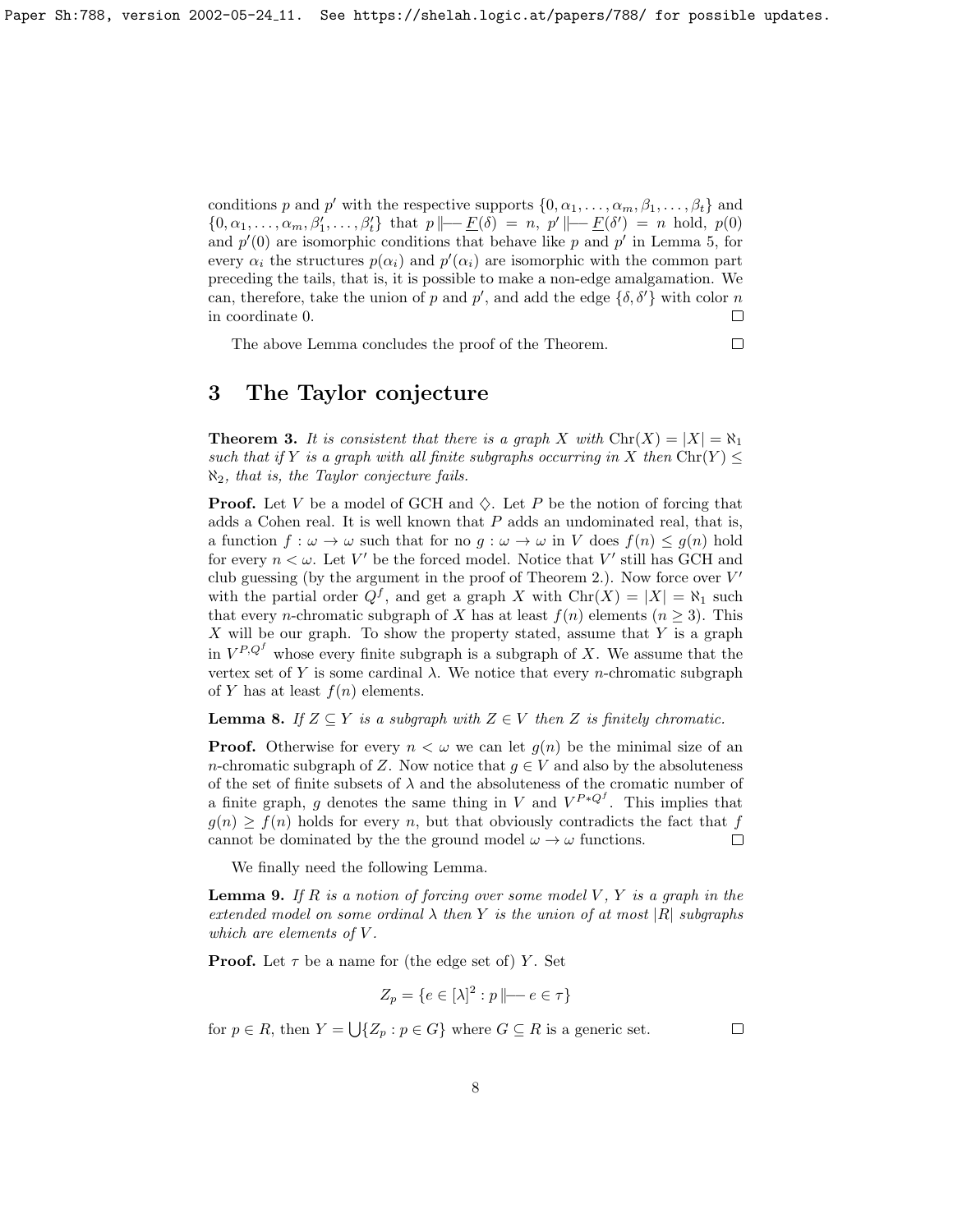To finish the proof of the Theorem we remark that by Lemma  $9 Y$  decomposes into the union of  $|P * Q^f| = \aleph_1$  graphs each being in V, therefore finitely chromatic, so we get  $\text{Chr}(Y) \leq 2^{\aleph_1} = \aleph_2$ .  $\Box$ 

The followig argument gives that the Hanf number mentioned in the Introduction can be as small as  $\aleph_2$ .

**Theorem 4.** It is consistent that if X is a graph with  $\text{Chr}(X) \geq \aleph_2$  then for every cardinal  $\lambda$  there exists a graph Y with  $\text{Chr}(Y) \geq \lambda$  all whose finite subgraphs are induced subgraphs of X.

**Proof.** Let V be a model of GCH. Choose the regular cardinal  $\kappa$  so large that the following holds. If X is a graph with  $\text{Chr}(X) \geq \kappa$  and  $\lambda$  is a cardinal then there is a graph with  $\text{Chr}(Y) \geq \lambda$  all whose finite subgraphs occur as subgraphs of X. Clearly, such a  $\kappa$  exists.

Let  $P = \text{Col}(\omega, \kappa)$  be the collapse of  $\kappa$  to  $\aleph_0$ , that is, the elements of P are those functions of the form  $p : n \to \kappa$  for some  $n < \omega$  with  $p \leq q$  iff p extends q as a function. Our claim is that if  $G \subseteq P$  is generic then  $V[G]$  models the statement of the Theorem. Notice that  $|\kappa| = \aleph_0$  holds there and calculation shows that GCH still holds in  $V[G]$ .

Assume that X is a graph in  $V[G]$  with chromatic number at least  $\aleph_2$  (that is,  $\aleph_2^{\text{V}[G]}$ ). By Lemma 9., X is the union of  $|G| = \aleph_0$  ground model graphs. As  $\aleph_1^{\aleph_0} = \aleph_1$ , one of them, say Y must have chromatic number at least  $\aleph_2$ . In V, Y has chromatic number at least  $\aleph_2^{\text{V}[G]} = \kappa^{++}$ . Assume that we are given some  $\lambda > \kappa$ . By the choice of  $\kappa$ , there is a graph Z with  $\text{Chr}(Z) \geq \lambda$  such that every finite induced subgraph of  $Z$  is an induced subgraph of  $Y$ .

**Lemma 10.**  $\text{Chr}(Z) \geq \lambda \text{ holds in } V[G].$ 

**Proof.** Otherwise let  $\underline{F}$  be a name for a coloring with the ordinals less than  $\tau < \lambda$ . Then the coloring  $x \mapsto (p, \xi)$  is a good coloring of the vertices of Z with  $\kappa + \tau < \lambda$  colors, where  $p \in P$  is some element of P with  $p \mid -F(x) = \xi$ .  $\Box$ 

We are almost finished, the only problem is that the finite induced subgraphs of  $Z$  are not induced subgraphs of  $X$ , they only are (edge-)subgraphs of induced subgraphs of  $X$ . The following Lemma is what we need.

**Lemma 11.** There is a graph Z' on the vertex set of Z with  $Z' \supseteq Z$  and such that every induced subgraph of  $Z'$  is an induced subgraph of  $X$ .

**Proof.** Let S be the vertex set of Z. For every finite subset s of S there are some graphs on s, which on the one hand are isomorphic to induced subgraphs of X, on the other hand they are supergraphs of the graph Z restricted to s. Call these graphs appropriate for s. Notice that there are finitely many appropriate graphs for every given  $s$ , and if  $T$  is an appropriate graph for  $s$  and  $s'$  is a subset of s then  $T$  restricted to  $s'$  is a graph appropriate for  $s'$ . We can therefore apply the Rado selection principle (or the compactness theorem of model theory) and get a graph  $Z'$  on  $S$  every induced subgraph of which is appropriate, so  $Z'$  is a required.  $\Box$ 

As  $\text{Chr}(Z') \geq \text{Chr}(Z) \geq \lambda$  holds we are done.

 $\Box$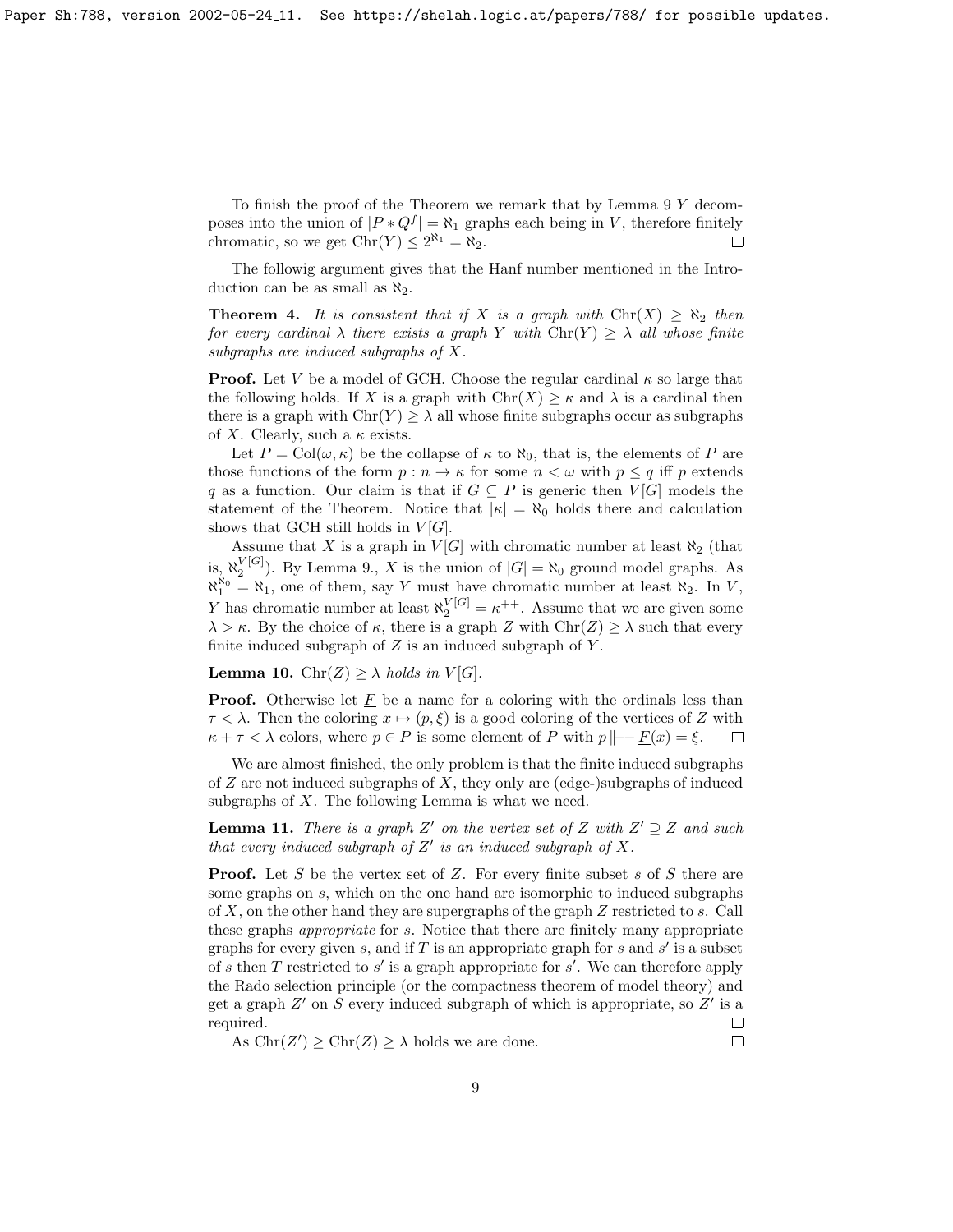Paper Sh:788, version 2002-05-24 11. See https://shelah.logic.at/papers/788/ for possible updates.

### References

- <span id="page-9-8"></span>[1] F. Chung, R. Graham: Erdős on graphs, A K Peters, 1998.
- <span id="page-9-3"></span>[2] P. Erdős: Problems and results on finite and infinite combinatorial analysis, Infinite and finite sets (Colloq. Keszthely 1973; dedicated to P. Erdős on his 60th birthday), Vol. I. Colloq. Math. Soc. J. Bolyai, Vol. 10, North Holland, Amsterdam, 1975, 403–424.
- <span id="page-9-9"></span>[3] P. Erdős: On the combinatorial problems which I would most like to see solved, Combinatorica 1 (1981), 25–42.
- <span id="page-9-10"></span>[4] P. Erdős: Problems and results on chromatic numbers in finite and infinite graphs, Graph theory with applications to algorithms and computer science (Kalamazoo, Mich. 1984), Wiley-Interscience Publ., Wiley, New York, 1985, 201–213,
- <span id="page-9-4"></span>[5] P. Erdős: Some of my favourite unsolved problems, A tribute to Paul Erdős, Cambridge Univ. Press, Cambridge, 1990., 467–478.
- <span id="page-9-5"></span>[6] P. Erdős: On some of my favourite problems in various branches of combinatorics, in: Proc. Fourth Czechoslovak Symp. on Combinatorics, Graphs and Complexity (Prachatice, 1990), Ann. Discrete Math. (eds.: J. Nešetřil and M. Fiedler), 51(1992), North-Holland, 69–79.
- <span id="page-9-11"></span>[7] P. Erdős: On some of my favourite theorems, Combinatorics. Paul Erdős is Eighty, II, (ed. D. Miklós, V. T. Sós, T. Szőnyi),  $97-132$ .
- <span id="page-9-0"></span>[8] P.Erdős, A.Hajnal: On chromatic number of graphs and set-systems, Acta Math. Acad. Sci. Hung. 17 (1966), 61–99.
- <span id="page-9-12"></span>[9] P. Erdős, A. Hajnal: Unsolved and solved problems in set theory, *Proceed*ings of the Tarski Symposium (Proc. Symp. Pure Math., Vol. XXV, Univ. of California, Berkeley, Calif., 1971), Amer.Math.Soc., Providence, R.I., 1974, 269–287.
- <span id="page-9-6"></span>[10] P. Erd˝os, A. Hajnal: Chromatic number of finite and infinite graphs and hypergraphs. (French summary) Special volume on ordered sets and their applications (L'Arbresle, 1982). Discrete Math. 53(1985), 281–285.
- <span id="page-9-1"></span>[11] P.Erdős, A.Hajnal, S.Shelah: On some general properties of chromatic number, in: Topics in Topology, Keszthely (Hungary), 1972, Coll. Math. Soc. J. Bolyai 8, 243–255.
- <span id="page-9-7"></span>[12] P. Erd˝os, A. Hajnal, E. Szemer´edi: On almost bipartite large chromatic graphs, Annals of Discrete Math. 12(1982), 117–123.
- <span id="page-9-2"></span>[13] A. Hajnal, P. Komjáth: What must and what need not be contained in a graph of uncountable chromatic number ? Combinatorica 4 (1984), 47–52.